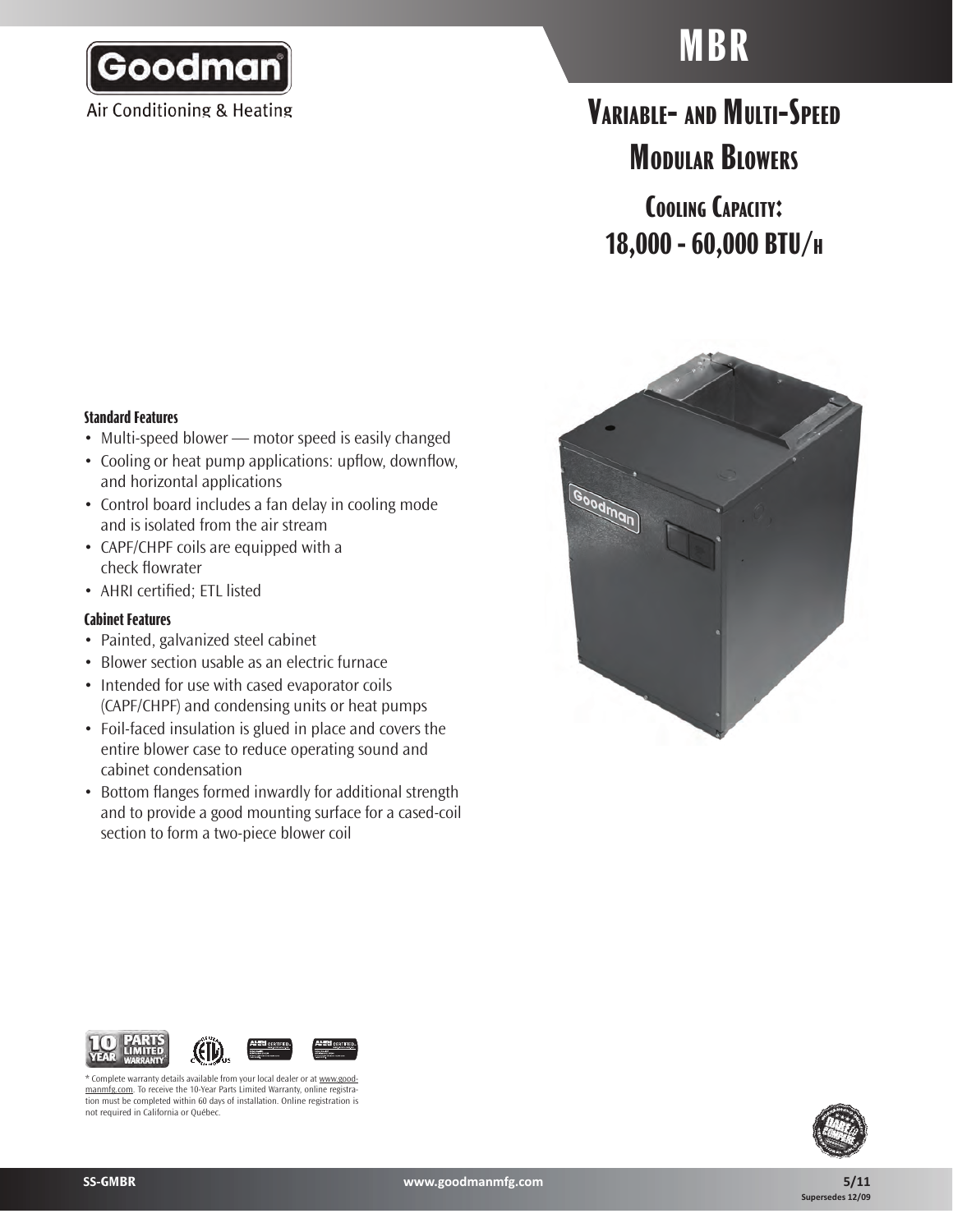## **Nomenclature**



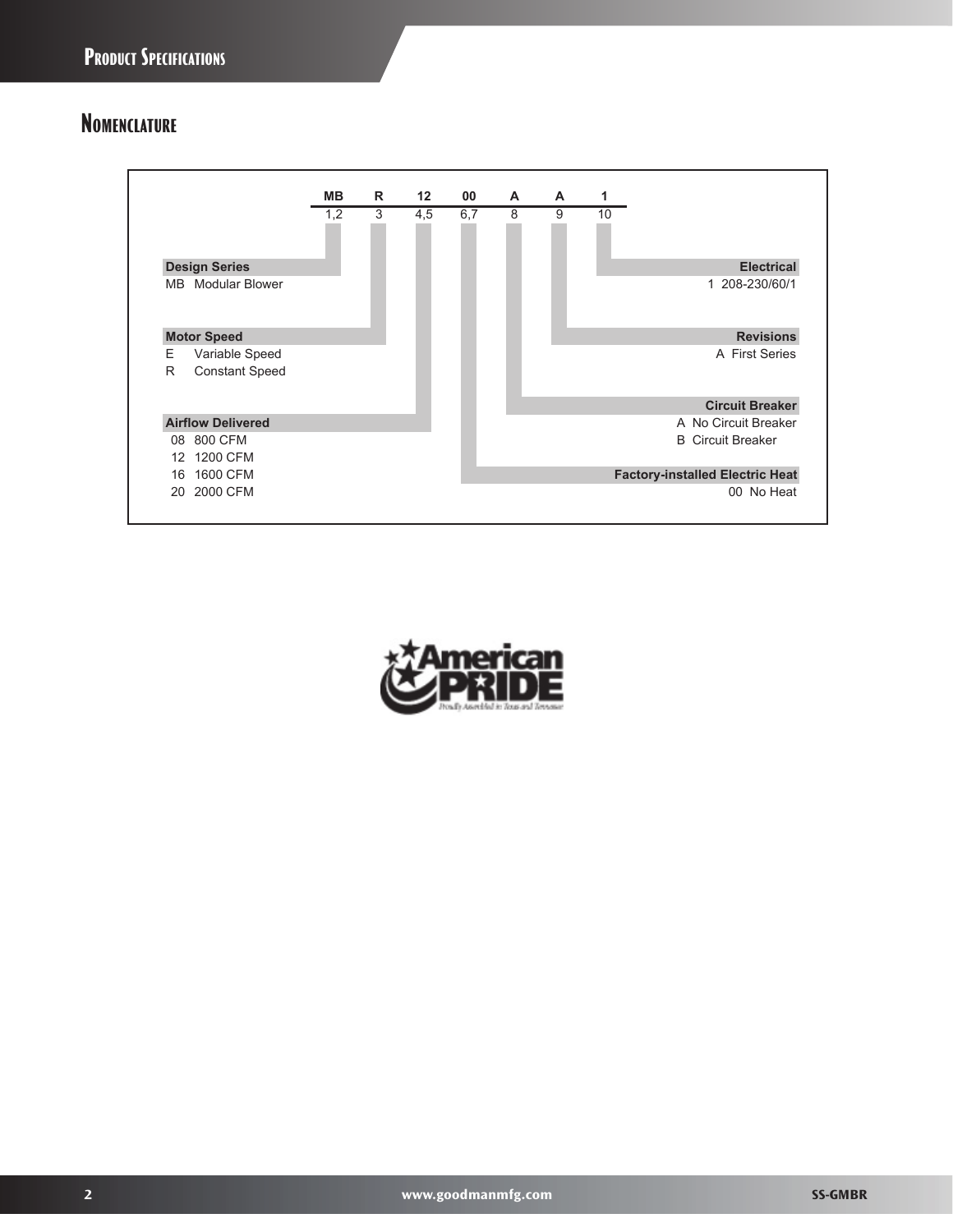### **Specifications**

|              | CFM @ 0.3" ESP    | <b>VOLTAGE-</b> |     | MCA <sup>1</sup><br>MOD <sup>1</sup> | <b>BLOWER</b> |              | <b>MOTOR</b>  | <b>SHIP</b>            |
|--------------|-------------------|-----------------|-----|--------------------------------------|---------------|--------------|---------------|------------------------|
| <b>MODEL</b> | (HIGH-MED-LOW)    | <b>PHASE</b>    |     |                                      | DIAM.         | <b>WIDTH</b> | <b>HP</b>     | <b>WEIGHT</b><br>(LBS) |
| MBR0800AA-1  | 910-720-500       | 208/230-1       | 1.9 | 15                                   | 9''           | 6"           | ¼             | 72                     |
| MBR1200AA-1  | 1,100-1,060-940   | 208/230-1       | 3   | 15                                   | 9''           | 8''          | ⅓             | 72                     |
| MBR1600AA-1  | 1,580-1,380-1,000 | 208/230-1       | 3.8 | 15                                   | 10''          | 8''          | ⅓             | 82                     |
| MBR2000AA-1  | 1,860-1,510-1,320 | 208/230-1       | 4.9 | 15                                   | 10''          | 10''         | $\frac{1}{2}$ | 94                     |

<sup>1</sup> Minimum Circuit Ampacity and Maximum Overcurrent Protection Device (MOD) for blower without supplemental heat installed. Refer to unit nameplate for these specifications with approved accessory heaters installed.

# **Electric Heat Kit Data**

|               | <b>ELECTRIC HEAT KIT</b> |                            |                |         |                                 |           |                   |        |                   |                                              |
|---------------|--------------------------|----------------------------|----------------|---------|---------------------------------|-----------|-------------------|--------|-------------------|----------------------------------------------|
| <b>BLOWER</b> | <b>HKR-03*</b>           | <b>HKR-05*/</b><br>$-05C*$ | <b>HKR-06*</b> | $-08C*$ | $HKR-08*/ HKR-10*/ $<br>$-10C*$ |           |                   |        |                   | HKR-15C* HKR3-15* HKR-20C* HKR3-20* HKR-21C* |
| MBR0800AA-1A* | v<br>∧                   | Χ                          |                |         |                                 |           |                   |        |                   |                                              |
| MBR1200AA-1A* | X                        |                            | v              |         | $\sqrt{}$                       |           | Χ                 |        | $\checkmark$      |                                              |
| MBR1600AA-1A* | ∧                        | ́                          | $\mathbf{v}$   |         |                                 |           | $\checkmark$<br>л |        | $\mathbf{v}$<br>∧ |                                              |
| MBR2000AA-1A* | ∧                        | $\sqrt{2}$                 | $\sqrt{ }$     |         | $\lambda$                       | $\lambda$ | $\mathbf{v}$<br>A | $\sim$ | ∧                 |                                              |

#### **Single Point Kit \*\***

| <b>MODEL</b> | <b>HKR-15C</b> | <b>HKR-20C</b> | <b>HKR-21C</b> |
|--------------|----------------|----------------|----------------|
| SPW-01       |                |                |                |

\*\* Must be installed along with any of the above compatible heat kits. This kit will fit any MBE-MBR blower as long as a compatible heat kit is installed in the unit.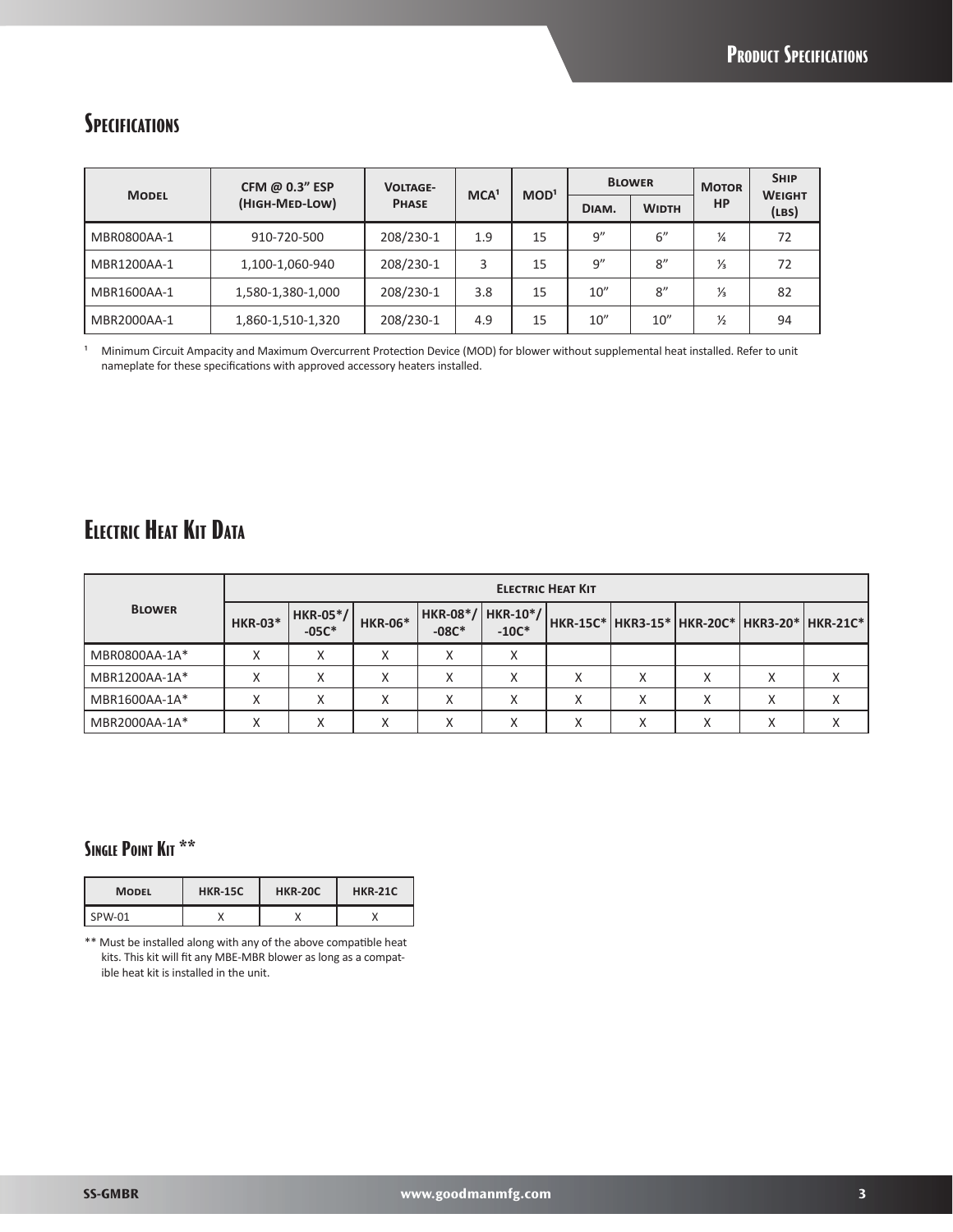# **Airflow Data**

| <b>SPEED</b> | <b>STATIC</b> | MBR0800**-*<br><b>SCFM</b> | MBR1200**-*<br><b>SCFM</b> | MBR1600**-*<br><b>SCFM</b> | MBR2000**-*<br><b>SCFM</b> |
|--------------|---------------|----------------------------|----------------------------|----------------------------|----------------------------|
|              | 0.1           | 1,240                      | 1,500                      | 1,800                      | 2,160                      |
|              | 0.2           | 1,170                      | 1,460                      | 1,740                      | 2,080                      |
|              | 0.3           | 1,120                      | 1,360                      | 1,680                      | 1,990                      |
| High         | 0.4           | 1,060                      | 1,280                      | 1,610                      | 1,890                      |
|              | 0.5           | 980                        | 1,200                      | 1,520                      | 1,790                      |
|              | 0.6           | 900                        | 1,110                      | 1,430                      | 1,690                      |
| Medium       | 0.1           | 900                        | 1,380                      | 1,540                      | 1,730                      |
|              | 0.2           | 850                        | 1,320                      | 1,490                      | 1,670                      |
|              | 0.3           | 790                        | 1,270                      | 1,450                      | 1,590                      |
|              | 0.4           | 740                        | 1,200                      | 1,400                      | 1,520                      |
|              | 0.5           | 680                        | 1,140                      | 1,350                      | 1,420                      |
|              | 0.6           | 605                        | 1,040                      | 1,280                      | 1,320                      |
| Low          | 0.1           | 650                        | 1,170                      | 1,130                      | 1,520                      |
|              | 0.2           | 590                        | 1,130                      | 1,100                      | 1,450                      |
|              | 0.3           | 540                        | 1,080                      | 1,070                      | 1,360                      |
|              | 0.4           | 500                        | 1,020                      | 1,030                      | 1,290                      |
|              | 0.5           | 430                        | 950                        | 990                        | 1,200                      |
|              | 0.6           | 330                        | 830                        | 930                        | 1,090                      |

External static is for blower @ 230 Volts, it does not include Coil, Air Filter or Electric heaters.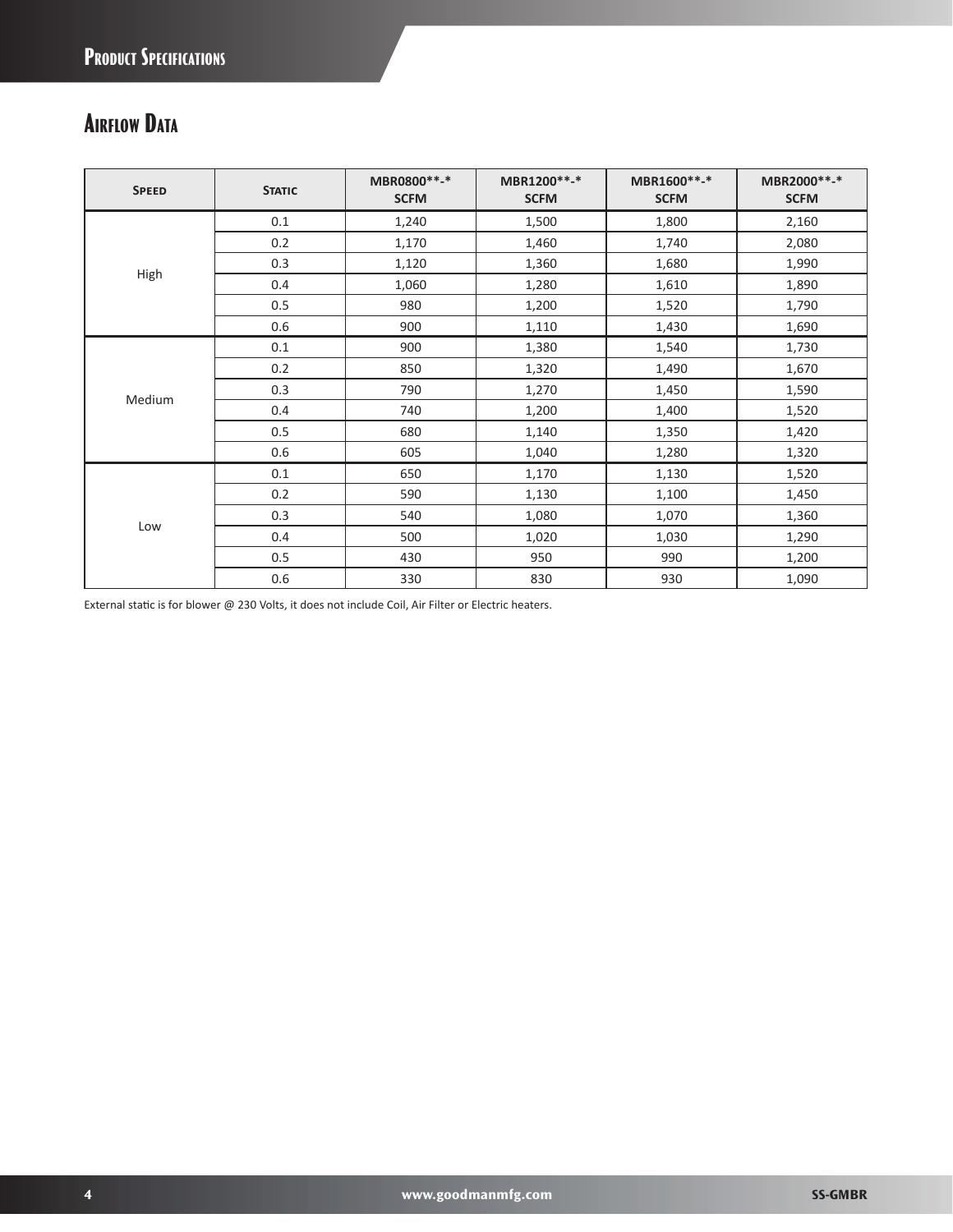## **Dimensions**

#### **Side and Front Views**



|          | W               | н    | D    |
|----------|-----------------|------|------|
| MBR0800* | $17\frac{1}{2}$ | 26'' | 21'' |
| MBR1200* | $17\frac{1}{2}$ | 26'' | 21'' |
| MBR1600* | 21''            | 30'' | 21'' |
| MBR2000* | $24\frac{1}{2}$ | 30'' | 21'' |

**Top View**

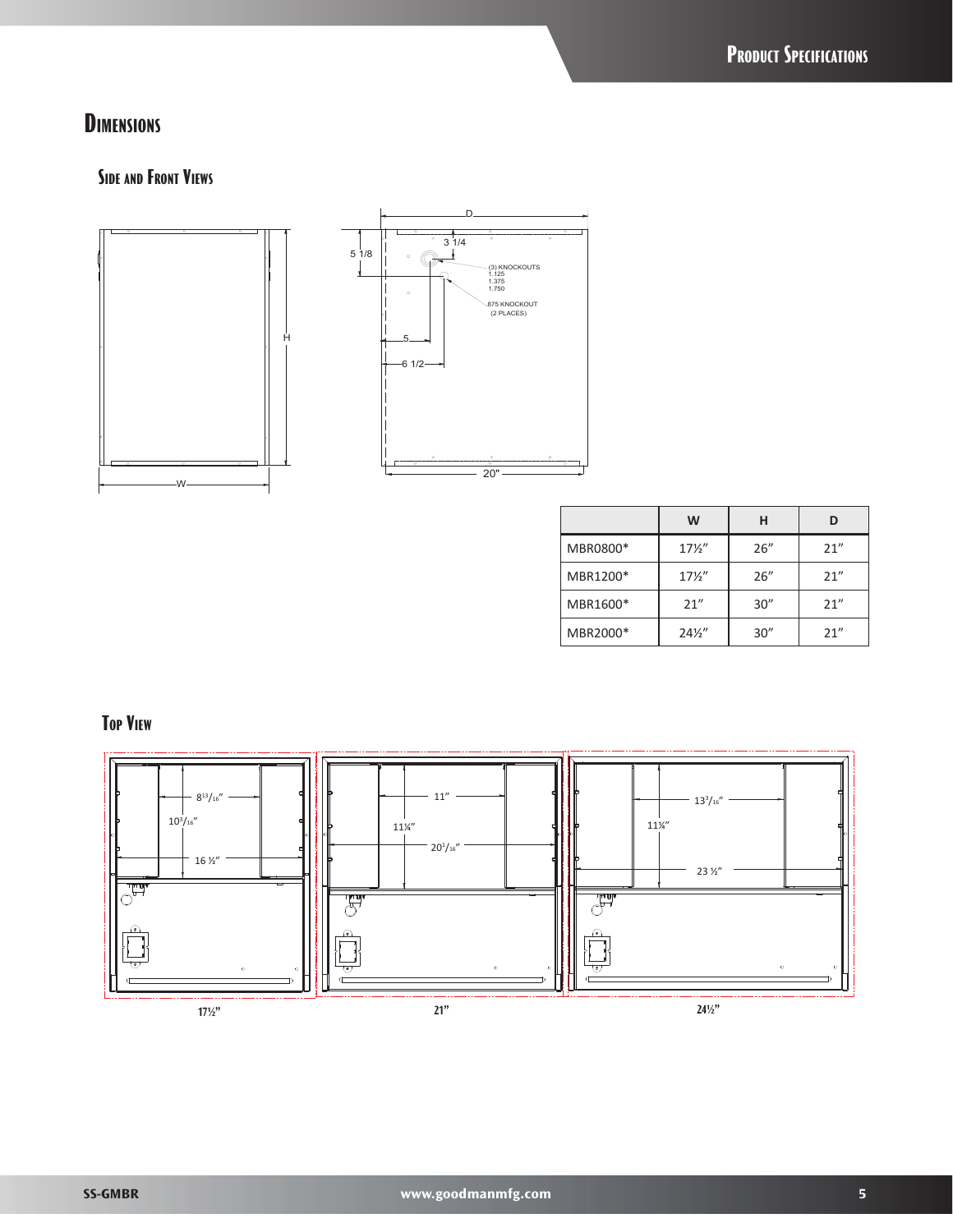### **Wiring Diagrams**



Wiring is subject to change. Always refer to the wiring diagram or the Frefer to the wiring diagram or the  $\sqrt{\frac{1}{2}}$  **WARNING** unit for the most up-to-date wiring.

High Voltage: Disconnect all power before servicing or installing this unit. Multiple power  $\lessgtr$ <br>sources may be present. Failure to do so may cause property damage, personal injury, or death. **High Voltage:** Disconnect all power before servicing or installing this unit. Multiple power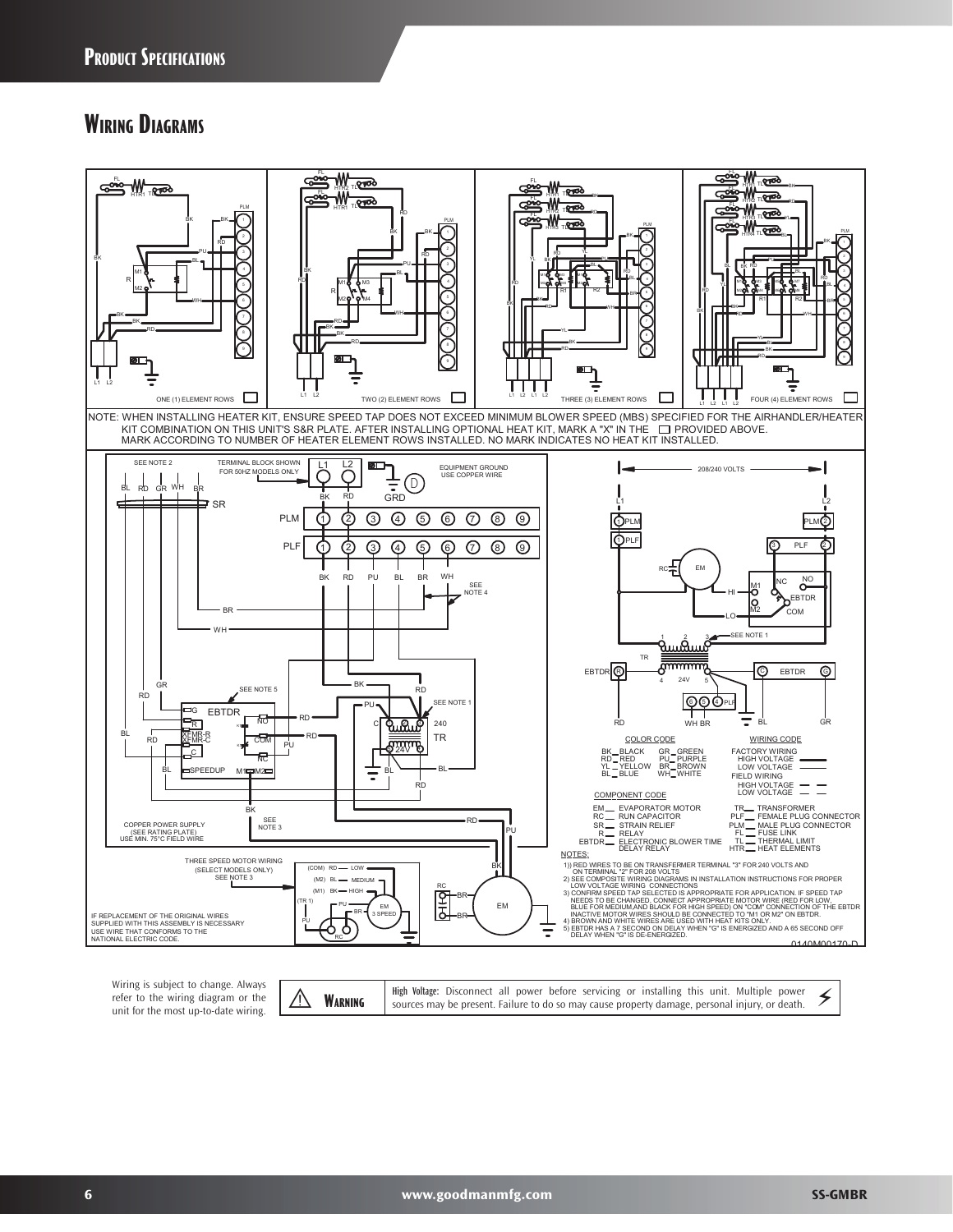## **Wiring Diagrams (cont.)**



refer to the wiring diagram or the unit forthe most up-to-date wiring. **WARNING** High Voltage: Disconnect all power before servicing or installing this unit. Multiple power sources may be present. Failure to do so may cause property damage, personal injury, or death.